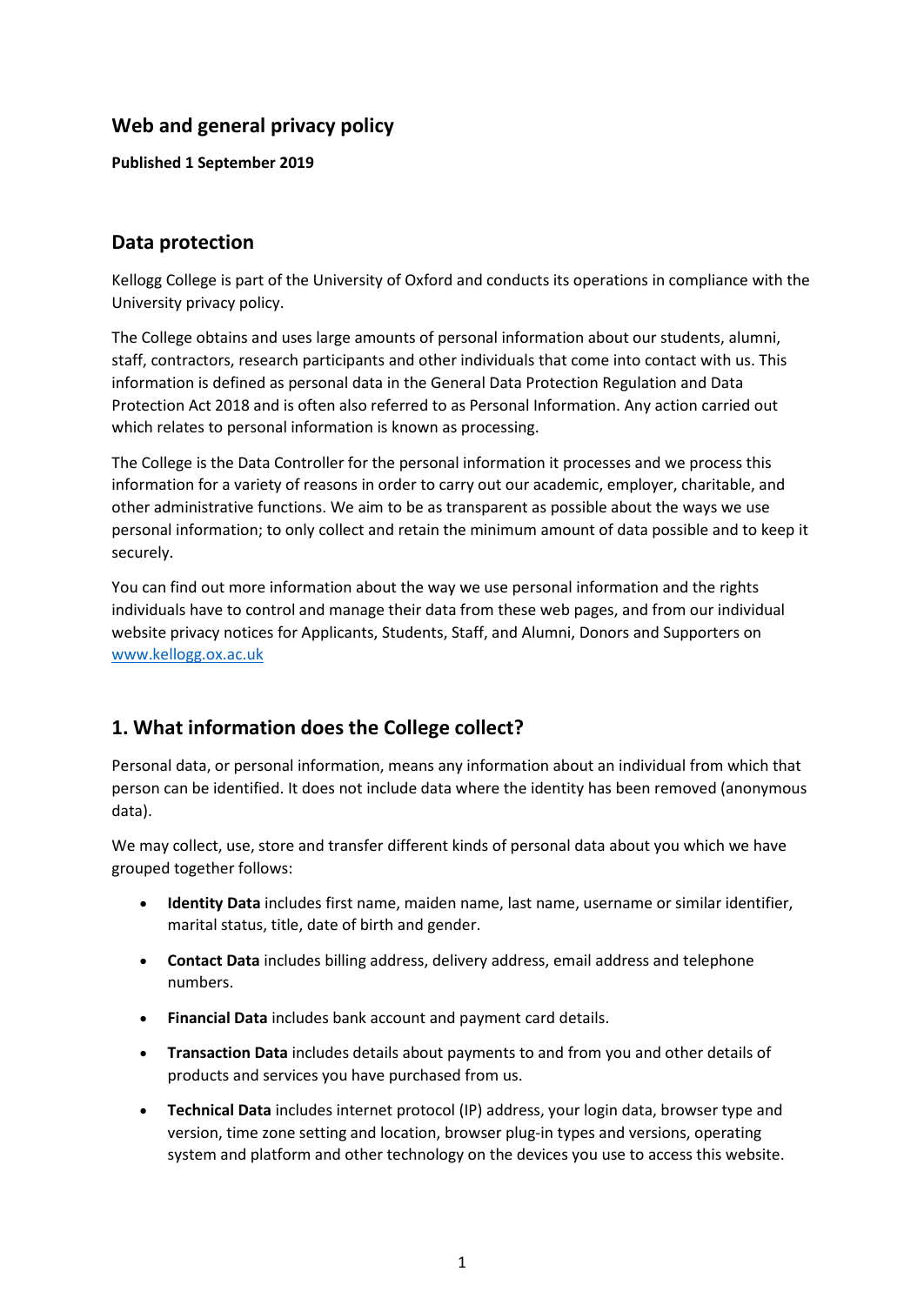- **Profile Data** includes your username and password, purchases or orders made by you, your interests, preferences, feedback and survey responses.
- **Usage Data** includes information about how you use our website, products and services.
- **Marketing and Communications Data** includes your preferences in receiving marketing from us and our third parties and your communication preferences.
- **A record** of any correspondence you send to us through our website.
- **Data that you provide** in placing an order through the College Network, completing applications for entry into a Programme of Study at the College, application forms for accommodation, entry into Prize Draws and competitions and details of donations you make to the College;

Where you are required to enter your username and password to gain access to the College Network or a College Network Service, over and above the information referred to above, we may also collect information about external networks and resources you have visited, accessed or materials downloaded.

From time to time the College runs surveys about various aspects related to its Services, including but not limited to surveys about the student experience. These surveys are anonymous but in certain circumstances because of the other information we hold about Users who are also members of the College community a User may be identifiable.

We also collect, use and share Aggregated Data such as statistical or demographic data for any purpose. Aggregated Data may be derived from your personal data but is not considered personal data in law as this data does not directly or indirectly reveal your identity. For example, we may aggregate your Usage Data to calculate the percentage of users accessing a specific website feature.

However, if we combine or connect Aggregated Data with your personal data so that it can directly or indirectly identify you, we treat the combined data as personal data which will be used in accordance with this privacy notice.

We do not collect any Special Categories of Personal Data about you (this includes details about your race or ethnicity, religious or philosophical beliefs, sex life, sexual orientation, political opinions, trade union membership, information about your health and genetic and biometric data) unless we specifically ask you for your consent for us to collect this data through our online forms. We do not collect any information about criminal convictions and offences.

# **2. Accessing your information**

The General Data Protection Regulation (GDPR) gives individuals a right to access their personal information.

This means that individuals can exercise the right of access to see what information the College holds on them, thereby allowing individuals to be aware of what data is being processed and to verify the lawfulness of this processing.

If you wish to make a request for a copy of the data held about you by the College, please contact [dataprotection@kellogg.ox.ac.uk.](mailto:dataprotection@kellogg.ox.ac.uk) Please try to provide us with as much detail as possible as to what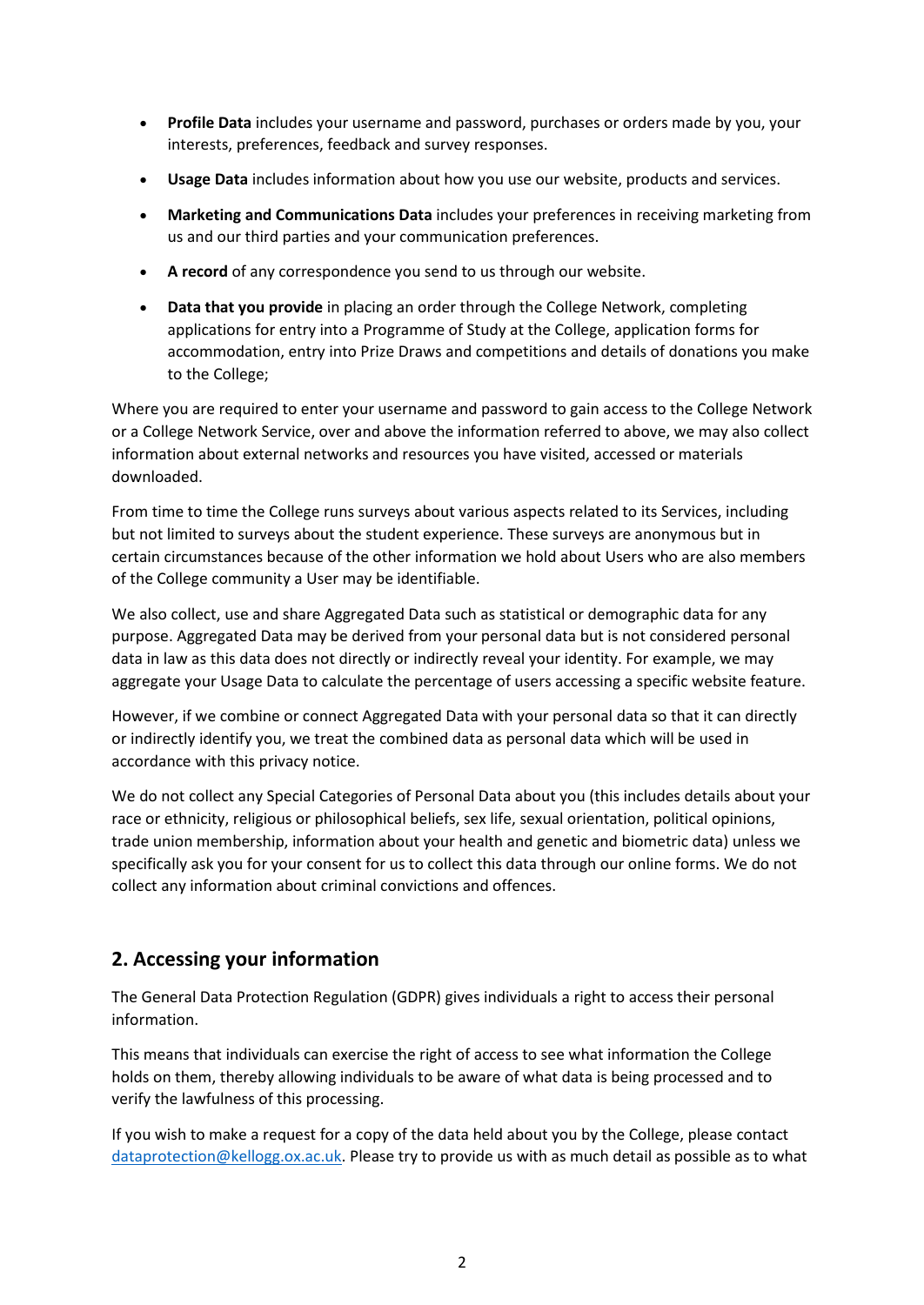the data is you are seeking and your relationship with the College as this will assist us in processing your request more efficiently.

Requests will normally be free of charge, however, a 'reasonable fee' may be charged in certain circumstances. We will usually be required to respond to your request within one calendar month of receipt.

### **3. Your information rights**

The General Data Protection Regulation (GDPR) provides individuals with a number of other rights aside from the right of access.

### **Right to be informed**

Individuals have the right to be informed about the collection and use of their personal data. This is a key transparency requirement under the GDPR.

We must provide you with information including: the purposes for processing your personal data, our retention periods for that personal data, and who it will be shared with. This is known as 'privacy information' and is set out in our privacy notices.

We must provide privacy information to you at the time we collect your personal data from you. Should we obtain personal data from other sources, we must provide you with privacy information within a reasonable period of obtaining the data and no later than one month.

Should you believe that we have not provided you with sufficient information about how we are going to process your data then you can ask us to show you the 'privacy information' or explain the legal basis we have used to process your data.

#### **Right to rectification**

The GDPR includes a right for individuals to have inaccurate personal data rectified, or completed if it is incomplete.

Should you believe that the personal data we are processing about you is inaccurate you can submit a request for rectification.

There are certain circumstances when we can refuse a request for rectification.

#### **Right to erasure**

The GDPR introduces the right to erasure. This is also known as the 'the right to be forgotten'.

This is not an absolute right and it will only apply in certain circumstances. The Information Commissioner's Office have further information on the circumstances when data can be requested for erasure and it may be useful to read thei[r guidance on right to erasure](https://ico.org.uk/for-organisations/guide-to-the-general-data-protection-regulation-gdpr/individual-rights/right-to-erasure/) before submitting a request.

#### **Right to restrict processing**

You will also have a right to request the restriction or suppression of your personal data. As with the right to be forgotten, this is not an absolute right and will only apply in certain circumstances. You should refer to the Information Commissioner's Offic[e guidance on right to restrict processing](https://ico.org.uk/for-organisations/guide-to-the-general-data-protection-regulation-gdpr/individual-rights/right-to-restrict-processing/) for further information on this.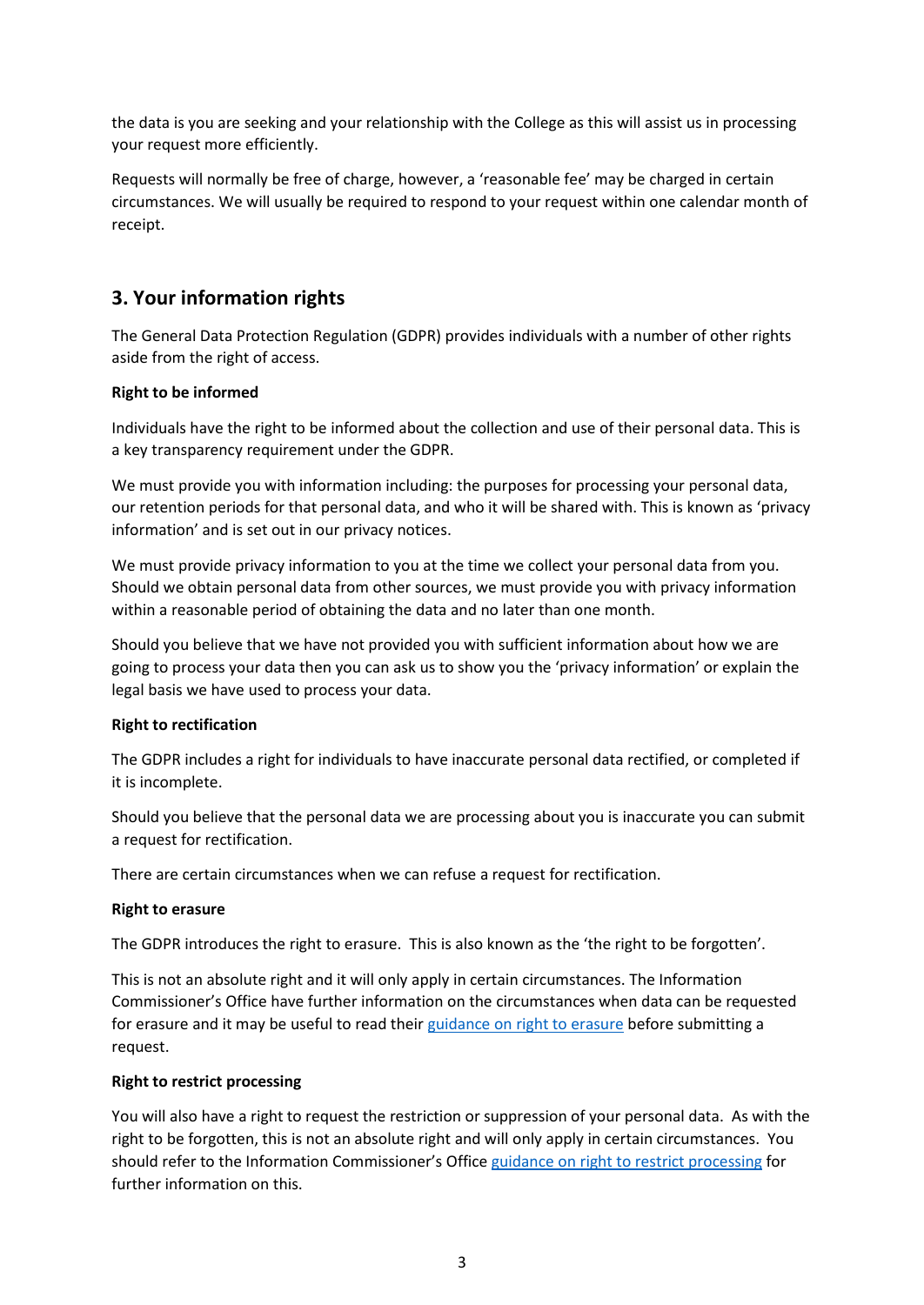Should we restrict processing for an individual the College will be able to store the information but we will not be able to use it.

#### **Right to data portability**

The right to data portability allows you to obtain and reuse your personal data for your own purposes across different services.

It allows you to move, copy or transfer personal data easily from one IT environment to another in a safe and secure way, without affecting its usability.

The right of portability only applies to information an individual has provided to the College.

You can find further information on this [right to data portability](https://ico.org.uk/for-organisations/guide-to-the-general-data-protection-regulation-gdpr/individual-rights/right-to-data-portability/) on the Information Commissioner's Office website.

### **Right to object**

The GDPR gives you a right to object to the following:

- processing based on legitimate interests or the performance of a task in the public interest/exercise of official authority (including profiling);
- direct marketing (including profiling); and
- processing for purposes of scientific/historical research and statistics.

You must provide us with specific reasons in order to exercise this right to object to processing for research purposes.

You can find further information on this [right to object](https://ico.org.uk/for-organisations/guide-to-the-general-data-protection-regulation-gdpr/individual-rights/right-to-object/) on the Information Commissioner's Office website.

### **4. How to submit a request**

If you wish to exercise any of the above rights please email [dataprotection@kellogg.ox.ac.uk](mailto:dataprotection@kellogg.ox.ac.uk) in the first instance.

### **5. Report a data protection incident**

The College holds the personal data of staff, students, alumni, and others who have an association with the College. If that data is lost, stolen, corrupted or released to unauthorised persons, the Data Protection Officer must be informed immediately. Please email [dataprotection@kellogg.ox.ac.uk](mailto:dataprotection@kellogg.ox.ac.uk)

### **6. Privacy notices**

The College is required to inform people about the ways in which we use their personal information.

We need to tell you about the types of personal information we collect, the purposes we use it for, the legal reasons contained in the General Data Protection Regulation and Data Protection Act 2018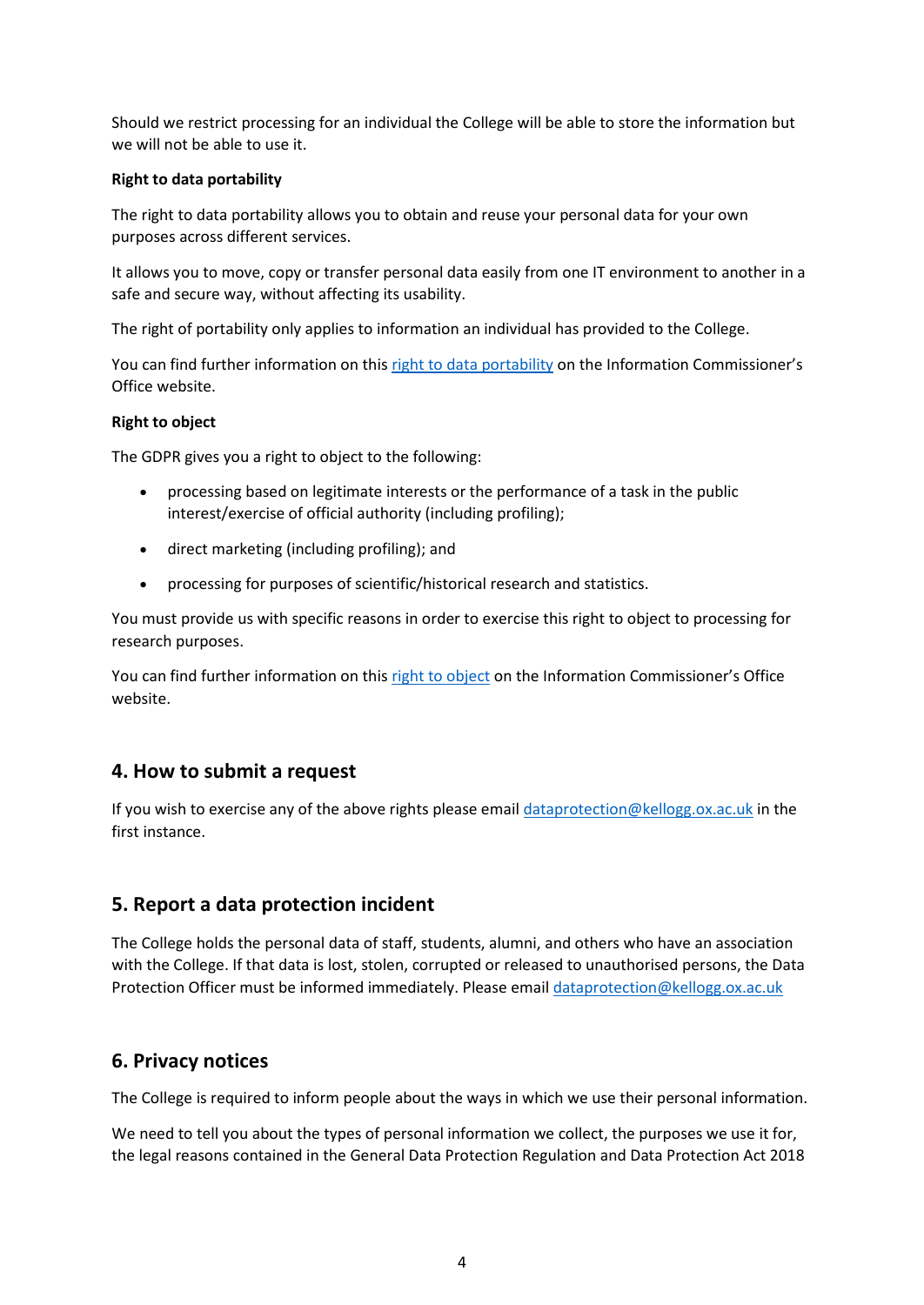which allows us to use it in these ways, how long we retain the information for and how you can exercise your rights.

The following privacy notices provide this information for each of the groups of individuals identified. Please note that in addition to these notices you may on occasion be provided with additional privacy information where we need to tell you about something not covered by one of these notices.

Applicant Privacy Notice

Student Privacy Notice

Alumni, Donors, and Supporters Privacy Notice

Staff Privacy Notice

# **7. Online Privacy**

### **Website privacy**

The College is committed to looking after any information that is made available to us when you visit our website or interact with us through other online channels, in accordance with data protection law. 'Website' in this instance refers to web pages under the kellogg.ox.ac.uk domain.

This notice outlines what categories of information we retain and how we use it. Personal data

You don't have to create an account or provide us with any personal information to access the College website. However, we may ask for some personal details if you wish to access some of our services

The vast majority of the personal information we hold about you will be obtained via our websites' forms or if you contact us by email.

Some of the personal data we store and process may include:

- biographical information consisting of your name, title, birth date, age and gender;
- your contact details including address, email address and phone number;
- information about your time at the College;
- your professional activities;
- current interests and preferences;
- records of communications sent to you by the College or received from you;
- attendance at College events.

We may also collect and store bank card details. The College is PCI DSS compliant. We do not store credit/debit card details after authorisation and till receipts are always masked.

When you provide us with your contact details you will be asked whether you wish to receive any further communications from us.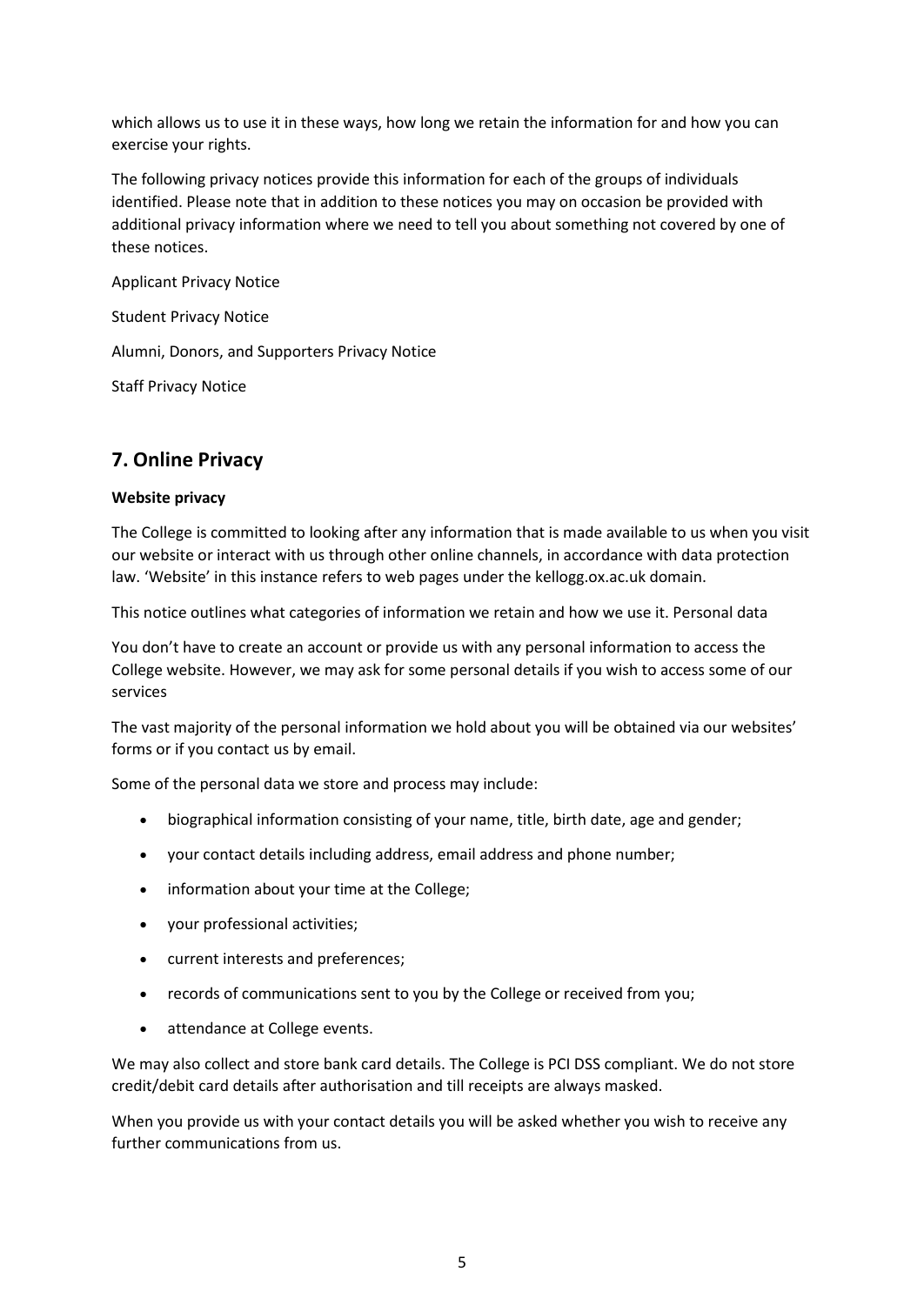We will ensure that all personal data you supply is held in accordance with data protection law. We do not sell or otherwise transfer personal data to any third parties unless you have consented to this or this is permitted by law.

### **Visits to College website**

This privacy notice applies to all College web pages within the Kellogg.ox.ac.uk domain. If the user leaves a College website and visits a website operated by a third party, The College cannot be held responsible for the protection and privacy of any information that users provide when visiting such third-party websites. Accordingly, users should exercise caution and review the privacy statement applicable to the website in question.

When you visit any of the College website the following information is received and stored by our web servers: anonymised details of your IP address, browser type and operating system; and the web pages you visited. This data is known as web server logs. We use this information strictly to analyse how the College websites are used by our visitors and we may archive this information in an anonymous form for historical records.

### **Cookies**

Our websites use 'cookies' which are text files placed on your computer when you visit a site which help us understand how you use our websites. Cookies don't collect personal data from your computer, only the data created by your browsing. Some cookies remain on your computer after you leave the website; these are called 'persistent' cookies. Others are deleted automatically when you close your browser and others simply expire. We use the following cookies on our websites:

#### *Analytics cookies*

We may collect non-person-identifying information relating to your use of our sites via Google Analytics technology. This may include: which pages you see; how long you stay; what you click on our pages; if you visit the website again; which country and city you are browsing from; etc. This data is collected for the purpose of monitoring and understanding the effectiveness of our websites. We also collect data relating to the demographics and interests of our users via Google Analytics and cookies set by Google advertising networks. This data is used in aggregated form to help improve the site and the College's marketing efforts.

Visitors can disable the cookies at any time by updating their browser settings.

|      | Cookie Description                                                                                                                               | Duration | Tvpe        |
|------|--------------------------------------------------------------------------------------------------------------------------------------------------|----------|-------------|
| _gat | This cookie is installed by Google Universal Analytics to<br>throttle the request rate to limit the collection of data on high<br>traffic sites. | 1 minute | Performance |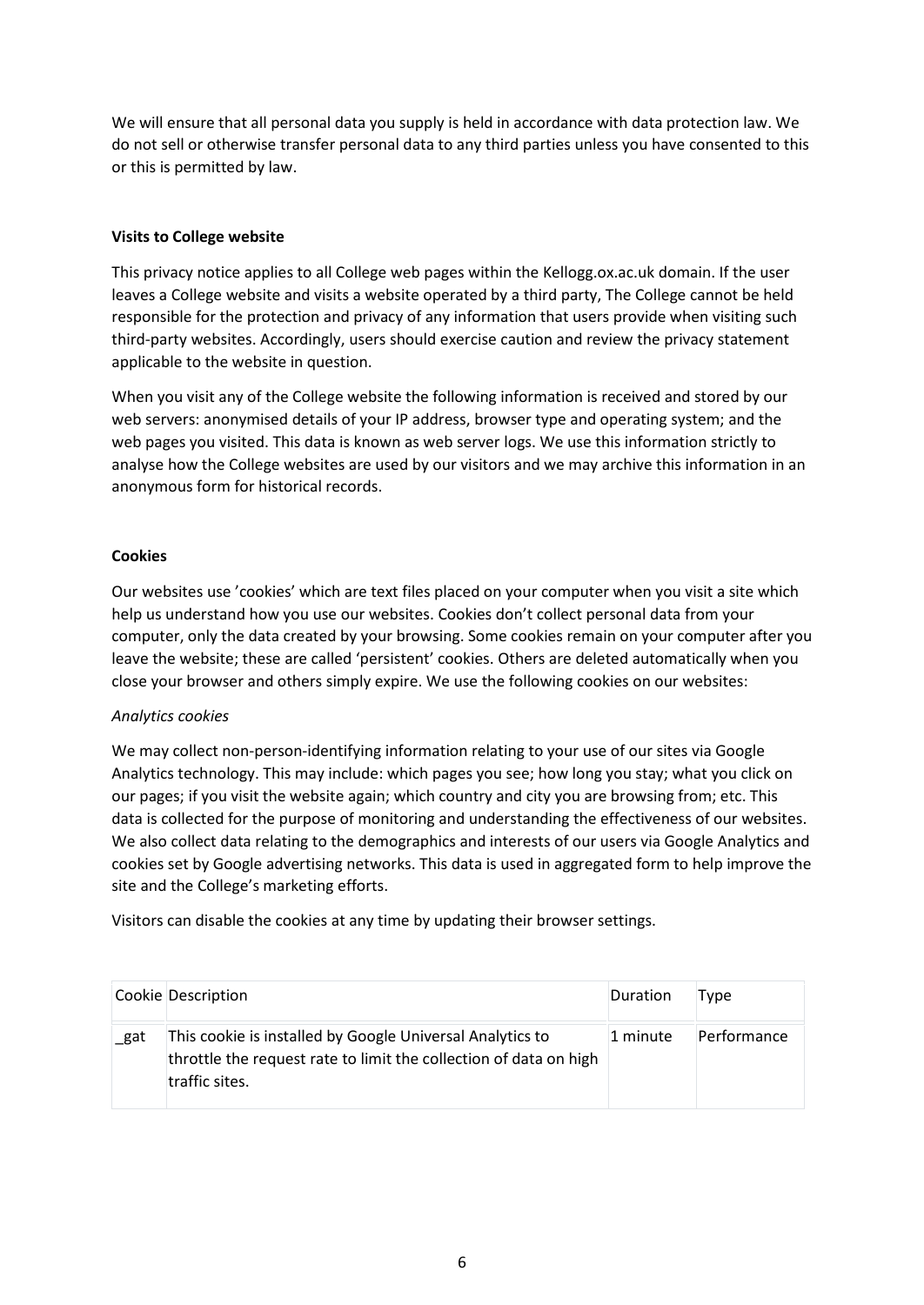|          | Cookie Description                                                                                                                                                                                                                                                                                                                            | Duration | Type      |
|----------|-----------------------------------------------------------------------------------------------------------------------------------------------------------------------------------------------------------------------------------------------------------------------------------------------------------------------------------------------|----------|-----------|
| $\_$ gid | This cookie is installed by Google Analytics. The cookie is used<br>to store information of how visitors use a website and helps in<br>creating an analytics report of how the website is doing. The<br>data collected including the number visitors, the source where<br>they have come from, and the pages visited in an anonymous<br>form. | 1 day    | Analytics |
| _ga      | This cookie is installed by Google Analytics. The cookie is used<br>to calculate visitor, session, campaign data and keep track of<br>site usage for the site's analytics report. The cookies store<br>information anonymously and assign a randomly generated<br>number to identify unique visitors.                                         | 2 years  | Analytics |

### **Email marketing**

We are keen to communicate our activities, institutional views, latest news and points of excellence with staff, stakeholders, students, alumni and supporters. We do this by providing information through a range of online and offline channels including publications, events, press releases, social media and email.

In order to do this we have a database that contains personal data collected by the College during the course of our relationship with our stakeholders, staff, students, and alumni. We aim to keep your data up to date and welcome any updates to your details or corrections to any inaccuracies you may wish to provide. In addition when you provide your personal data to a College Faculty, School or Department you will receive specific information from them informing you about the ways it will be used.

You have a right to request copies of the data held about you by the College. To do so, please contact the College Administrator If you no longer want us to use your data, or wish to amend the type of communications you receive, then you can opt out at any time via the unsubscribe link included in every email.

We value our relationship with you and we use your personal data to personalise our communications, improve our services and ensure we work efficiently and effectively.

Unless you have requested otherwise, your data is used and processed for a full range of communications and programmes involving academic and administrative operations. These include the following communications and marketing activities (by mail, email and telephone):

- Sending College publications;
- Promoting our services;
- Notifying you of upcoming events;
- Promoting discounts and opportunities.